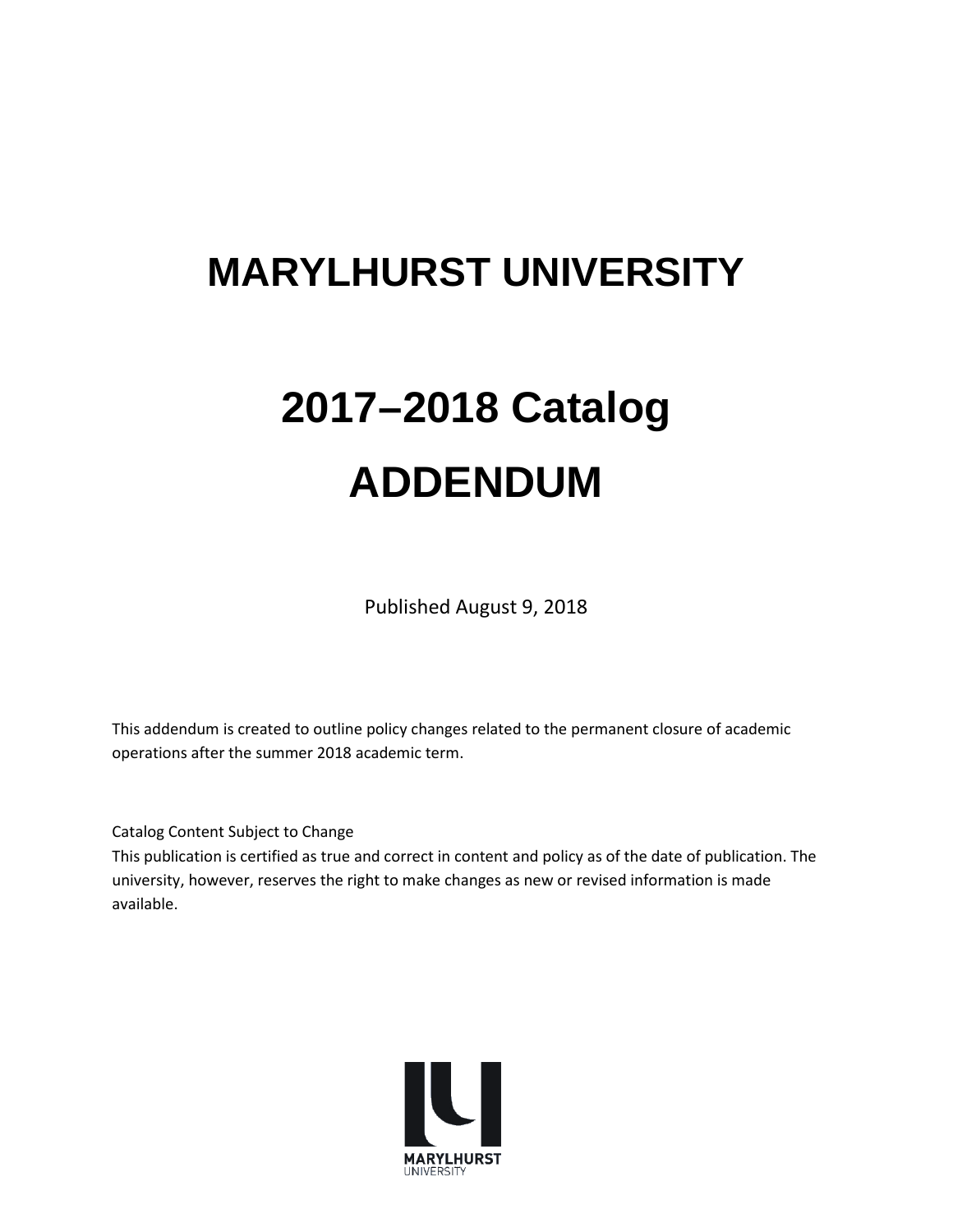## **Catalog Addendum 2017-18**

On May 16, 2018, the Marylhurst University Board of Trustees voted that the university will complete academic operations by the end of September 2018. The following addendum to the 2017-18 Marylhurst University Catalog outlines deadlines and processes for the university's final term (summer 2018) in light of the closure.

## **Accreditations**

Marylhurst University is voluntarily withdrawing from regional and specialized accreditations and educational program approvals on October 30, 2018. All accrediting and approval bodies have been notified. Students who are conferred a Marylhurst University degree graduate with accredited degrees (in addition to applicable program approvals noted below).

Regional and Specialized Accreditations & Educational Program Approvals

- Northwest Commission of Colleges and Universities (NWCCU): regional accreditation, all MU degrees and certificates
- American Art Therapy Association (AATA): specialized approval, Art Therapy Counseling
- American Music Therapy Association (AMTA): specialized accreditation, Music Therapy
- American Theological Society (ATS): specialized approval, Religious Studies programs
- Commission on Accreditation of Allied Health Education Programs (CAAHEP): specialized accreditation (pending), Art Therapy Counseling
- Council for Interior Design Accreditation (CIDA): specialized accreditation, Interior Design
- International Assembly for Collegiate Business Education (IACBE): specialized accreditation, School of Business programs
- National Association of Schools of Music (NASM): specialized accreditation, Music and Music Therapy
- Oregon Teacher Standards and Practices Commission (TSPC): specialized approval, Education programs

## **Admissions**

Beginning with the summer 2018 term, Marylhurst University ceased accepting applications for admission.

## **Catalog and Degree Completion**

At the conclusion of the 2018 summer term, students will maintain their current degree standing. No further degrees or certificates will be conferred by Marylhurst University.

## **Grades**

#### **Incomplete Grades**

Incompletes are still an available grade in summer term, but are subject to the following policy. An Incomplete (I) grade may be granted at the discretion of the instructor when:

- 1. No more formal instruction is needed;
- 2. At least 75% of the coursework (e.g., assignments, class participation) has been completed; and
- 3. The quality of work has been satisfactory; but
- 4. Some coursework cannot be completed before the grading deadline due to illness or unexpected circumstances beyond the student's control.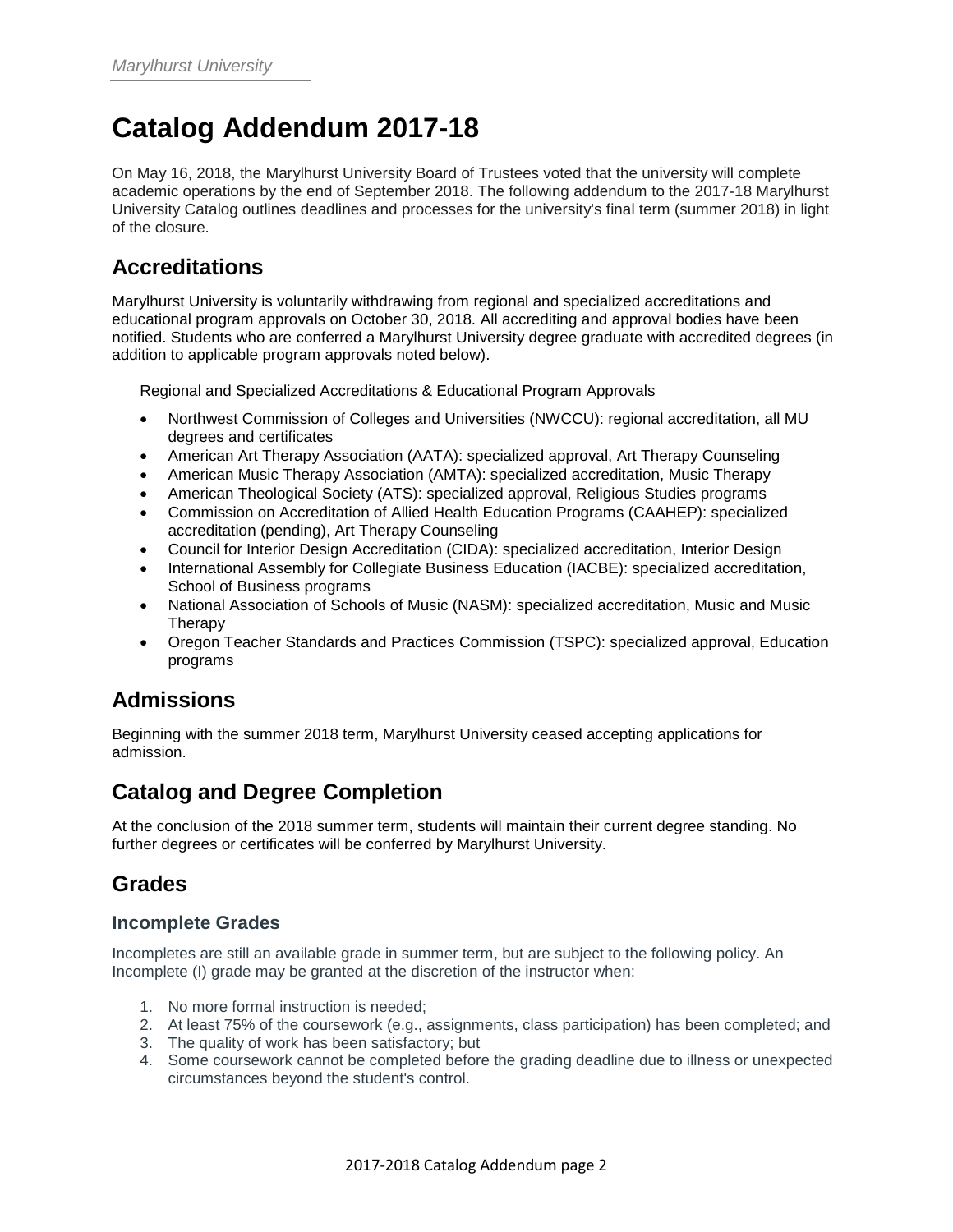Final grades for summer 2018 are due on September 10, 2018, therefore incompletes can only be extended to September 10, 2018. If work remains incomplete at that time, your final grade will be based upon your scores from previously completed work in the class as well as the scores for incomplete work (e.g. C-, F, etc. per the instructor's grading scale/weighting/etc.), reflecting a lowered final grade due to the incomplete work. If the instructor does not submit a final grade, the Incomplete will be converted to F (for graded classes) or NP (for Pass/No Pass classes).

#### **In-Progress Grades**

The In-Progress (IP) grade indicates satisfactory progress toward completion of theses, internships, research projects, practica, senior projects, or other specifically designated courses. The deadline for completing an IP grade granted prior to summer 2018 is the last day of summer term, September 2, 2018. If the instructor does not submit a final grade, the In-Progress will be converted to an F (for graded classes) or NP (for Pass/No Pass classes).

IP grades for summer 2018 courses will not be granted.

## **Grade Change and Grievance**

A grade cannot be changed once it has been recorded in the Office of the Registrar unless an error was made in assigning the original grade. An error refers to incorrect data entry, miscalculation or failure to consider all coursework submitted before the grading deadline. If a grading error was made, the instructor must notify the Office of the Registrar by submitting a Change of Grade form no later than 5:00 p.m. on September 18, 2018. To protect records integrity, all grade changes must be submitted in writing and be signed and dated by the instructor and the university's chief academic officer.

A student who believes that a course grade was awarded that does not accurately reflect his or her performance must attempt to resolve the matter with the instructor by September 15, 2018. If the student and instructor are unable to reach a resolution, the student may submit a formal written appeal to the university's chief academic officer. Students are encouraged to work with their academic advisor to craft their appeal letter. Appeals must be received by 5:00 p.m. on September 18, 2018. The grade change policy does not apply to Incomplete (I) or In Progress (IP) grades, which are subject to separate policies. All grade appeal decisions are final.

## **Petitions for Exception**

Students at Marylhurst University are expected to be familiar with, and conform to, university policies and regulations; however, students have the right to petition for exception to certain enrollment deadline and academic policies.

The Deadline Appeals Board reviews petitions relating to enrollment regulations, such as requesting a refund, withdrawing, dropping or adding a course after the established university deadline in cases where students face hardships or unusual circumstances beyond their control. The Deadline Appeals Board will only consider petitions concerning exceptions from the 2017 summer term onwards.

The Academic Requirements Committee reviews requests for, and makes decisions on, exceptions to academic requirements and regulations. Petitions to the Academic Requirements Committee may include, but are not limited to, requests to replace or waive major or degree requirements or to approve extensions to incomplete grade deadlines. The petition must detail why a rule which otherwise applies to everyone should be set aside in the case at hand.

Due to university closure, all deadline appeals and academic requirement petitions must be submitted by 5:00 p.m. on September 18, 2018 to be considered. As in the past, all decisions by these committees are final.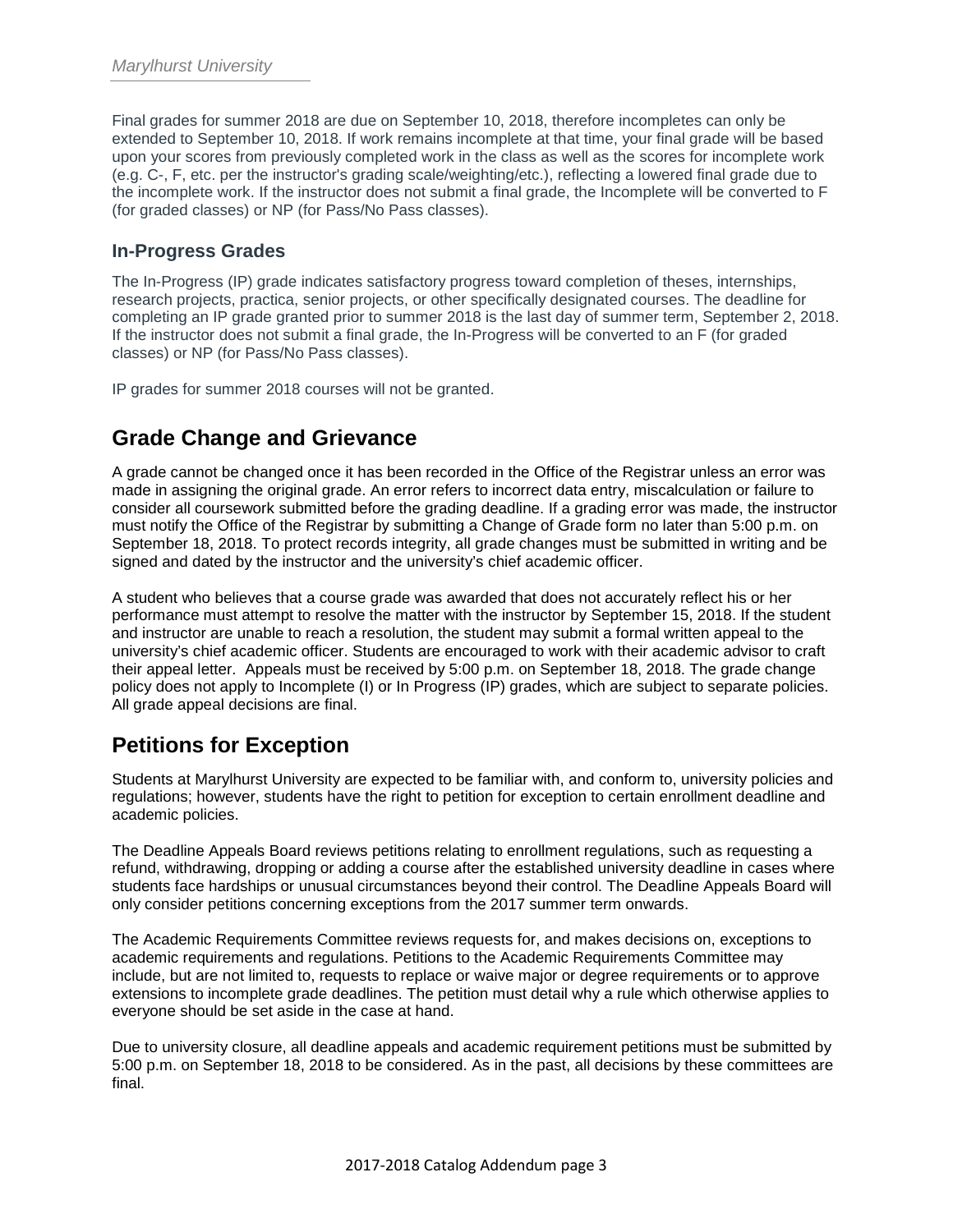## **Satisfactory Academic Progress (SAP)**

Marylhurst University wishes all students to have a successful learning experience at the university. The satisfactory academic progress policy is in place to support students as they work to achieve their academic goals. To remain in good academic standing, students are expected to maintain certain standards of satisfactory academic progress. The evaluation of progress takes place at the end of each quarter of enrollment, and students who do not meet satisfactory academic progress standards will be notified.

The university will close at the conclusion of the 2018 summer term and students will maintain their current academic standing.

#### **Undergraduate Standards**

Satisfactory academic progress for a given quarter is defined by:

- 1. A Marylhurst term GPA of at least 2.00; and
- 2. If enrolled in 6 credits or more, no more than 50 percent of credits graded Y, NP or I; and
- 3. A cumulative Marylhurst GPA of at least 2.00.

#### **Academic Alert**

Undergraduate students who do not meet the satisfactory academic progress guidelines in any given term of enrollment will be placed on academic alert.

#### **Academic Probation**

A student who has ever been on academic alert will be placed directly on academic probation the next term if they do not meet the satisfactory academic progress guidelines.

#### **Academic Suspension**

Students on academic probation who meet satisfactory academic progress guidelines (1) and (2) but not (3) on their next term of enrollment will remain on academic probation. Students on probation who do NOT meet both satisfactory academic progress guidelines (1) and (2) will be placed on academic suspension.

Students have the right to appeal an academic suspension if extenuating circumstances exist by submitting a signed appeal letter to the university's chief academic officer by 5:00 p.m. on September 18, 2018. Students are encouraged to work with their academic advisor to craft their appeal letter. All suspension appeal decisions are final.

#### **Graduate Standards**

Satisfactory academic progress for a given quarter is defined by:

- 1. A Marylhurst term GPA of at least 3.00; and
- 2. If enrolled in 6 credits or more, no more than 50 percent of credits graded Y, NP or I; and
- 3. A cumulative Marylhurst GPA of at least 3.00.

#### **Academic Probation**

Graduate students who do not meet the satisfactory academic progress guidelines in any given term of enrollment will be placed on academic probation.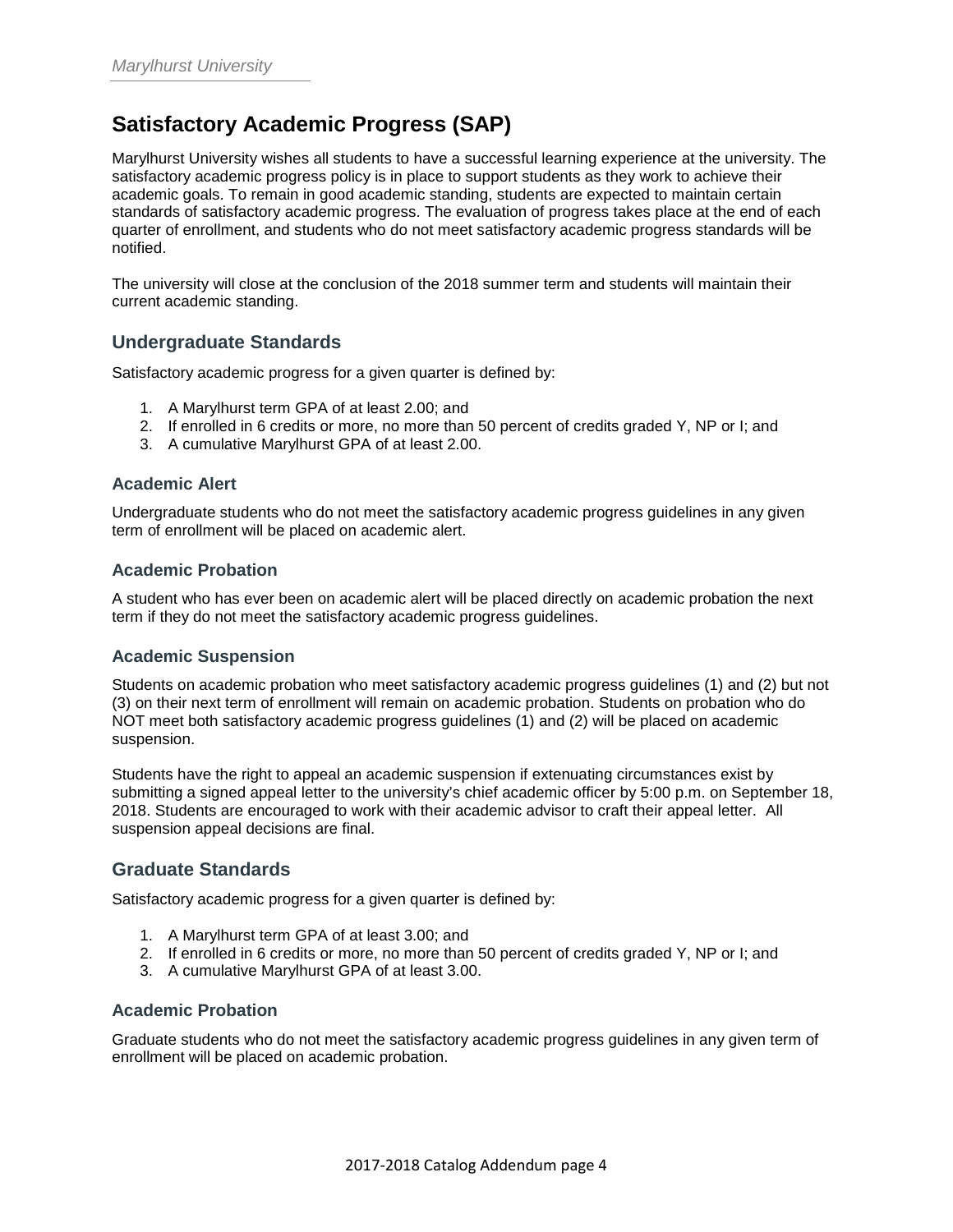#### **Academic Suspension**

Students on academic probation who meet satisfactory academic progress guidelines (1) and (2) but not (3) on their next term of enrollment will remain on academic probation. Students on probation who do NOT meet both satisfactory academic progress guidelines (1) and (2) will be placed on academic suspension.

Students have the right to appeal an academic suspension if extenuating circumstances exist by submitting a signed appeal letter to the university's chief academic officer by 5:00 p.m. on September 18, 2018. Students are encouraged to work with their academic advisor to craft their appeal letter. All suspension appeal decisions are final.

#### **Dismissal**

If a student is failing to meet departmental standards, such as standards of progress or professionalism, the department will warn the student in writing. Continued failure to meet the standards may result in dismissal from the program at the discretion of the department. Any appeal of the dismissal must be made to the university by 5:00 p.m. on September 18, 2018. All dismissal appeal decisions are final.

### **Student Grievance Policy**

The Student Grievance Policy provides individuals or groups of students the opportunity to grieve decisions and/or actions taken by university personnel that they allege are violations of your student rights. You may file a grievance if you feel that your rights as a Marylhurst student have been violated by a student, faculty, or staff member.

#### **Informal Grievance Procedure**

You should always address any concerns and/or complaints directly to the person with whom you have a concern. If this action proves unsatisfactory or is impossible for some significant reason, you should then direct your concern to the Chief of Staff. The Chief of Staff will work with you and the staff involved in the grievance to find a mutually agreeable solution. If a resolution is not accomplished by using the Informal Grievance procedure, you may file a formal grievance following the steps in the section below.

Please note that grades are not grievable through this process. Review the Grade Change and Grievance section of the academic catalog for the grade grievance process. However, violation of the norms established on a syllabus are grievable.

#### **Formal Grievance Procedure**

You must complete a Grievance Form (available from the Office of the Registrar). The Grievance Form must be submitted to the Chief of Staff no later than September 18, 2018. Students are encouraged to work with their academic advisor to craft their grievance petition. The written petition must include all of the following:

- Specific details of the situation including dates, times, and all persons involved.
- The specific right believed to have been violated.
- Submission of all evidence the student wishes to have considered.
- A requested remedy to the grievance.
- A statement that explains what attempts were made to resolve the grievance with the person(s) involved.

Within three (3) business days after receiving a petition, the Chief of Staff or a designee will determine if the situation is or is not grievable. If the situation is determined to not be a grievable issue, the student will be notified and the case will be closed (examples of non-grievable activities include all grading, academic dishonesty decisions, admissions decisions, and petition committee decisions). If the situation is grievable, the Chief of Staff will attempt to settle the issue directly with all the parties involved. If the